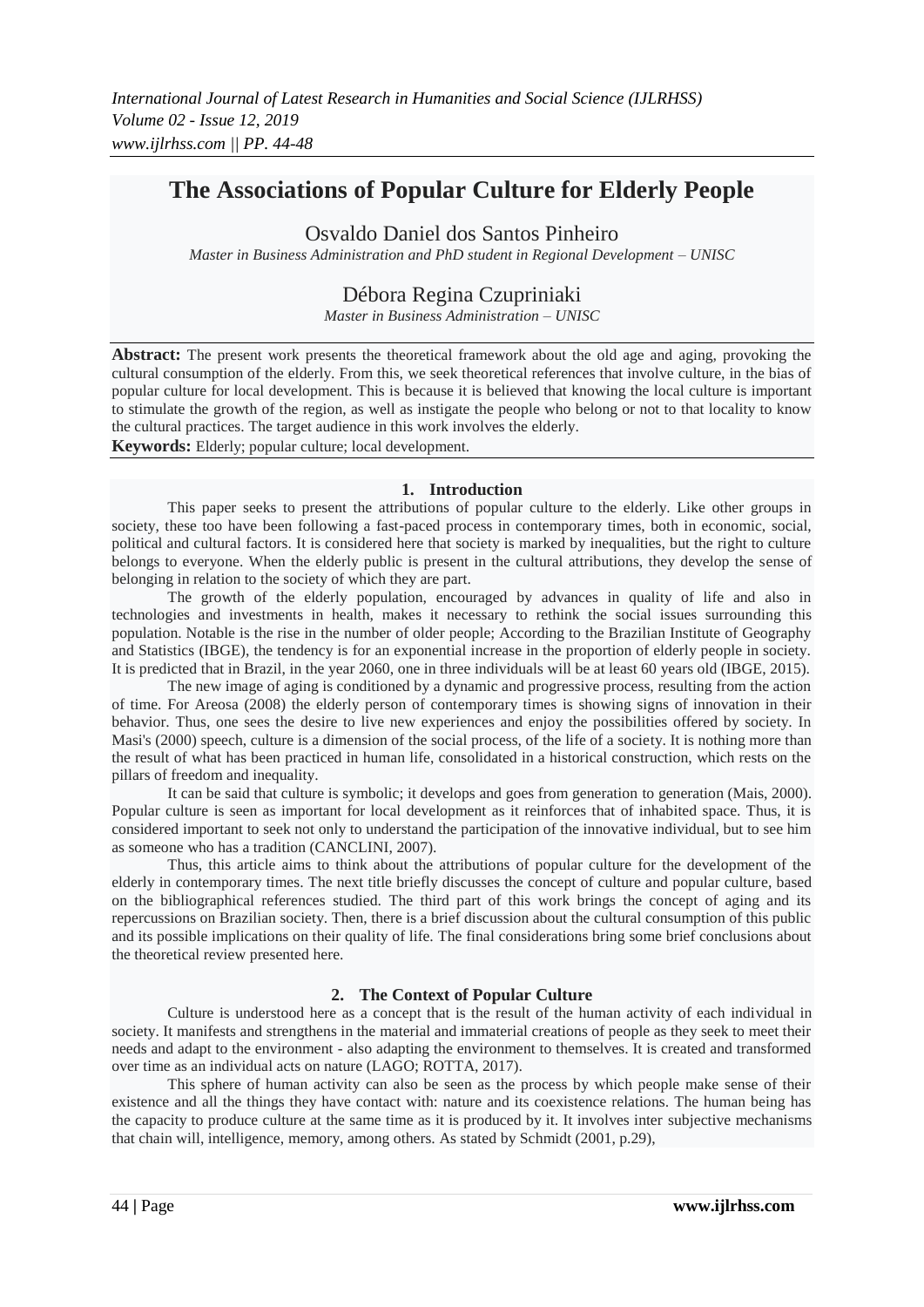[...] culture is a common view of reality, a shared perspective, a general agreement on what is true, right and valid. Human beings acquire their beliefs through interaction, and their truths, moral principles, values, and goals are largely socially created. The true importance of culture lies in the social construction of reality.

For Guerra e Silva (2012) culture is a polysemic term, presenting several meanings for the different authors and actors who discuss the theme. Anthropologists claim that culture is the whole of an individual's ways of living, encompassing all the material and immaterial expressions of a population.

> Defining culture broadly and as an ontological constitutive element of the societies, regions, collectivities that produce them and which are produced in them, considering something that would be outside the sphere of instrumental rationality. Only in terms of the definition of cultural policies, referring to that specific way of talking about culture, relative to models of organization of the production, circulation and consumption of works of art in general; The classification, conservation and intergenerational transmission of heritage defined by experts as artistic and cultural heritage is that culture could be touched as something to be planned, organized, implemented. (WAR; SILVA 2012, p.198).

Even before contextualizing popular culture, it takes Miranda (2000) to highlight that culture is a symbol system used by individuals to organize and regulate thought. Over the years and going through the various disciplines that dealt with the cultural theme, divisions were created in the study of this broad subject. Among them, there is the popular culture. This is important because it is linked to expressions of cultural identities.

> The terms "traditional popular culture" or "popular cultures", and more recently "intangible heritage", are used instead of "folklore" in most programs and actions to avoid conservative interpretations and views that term historically acquired. In these shifts of meaning, the transformations and updates on the notions of popular culture and intangible heritage maintain approximations that often allow them to be interchangeable in public policy discourses due to their own orientations and the guiding discursive field of UNESCO (BEZERRA; BARBALHO, 2015, pp. 72 - 73).

Therefore, this theme has gained the interest of spheres of public power - by encouraging the maintenance of culture - and the private - in seeking to promote cultural consumption. Therefore, it also involves public space through cultural policy projects for the strengthening and development of the site. As Canclini puts it (1989, p. 29):

> [...] si entendemos por cultura (más que el mundo de los libros y lãs belas artes) el conjunto de processos simbólicos a através de los cuales se compreende, reproduce y transforma la estructura social... Lo que debiéramos investigar centralmente para conecer las relaciones entre cultura transnacional y culturas populares es de qué modo los câmbios políticos-econômicos se combinan con la reformulación de las políticas culturales para promover uma nueva cultura política, un nuevo sentido de la vida social.

Already Bezerra and Barbalho (2015) present that cultural policy defines judgments and perceptions in a field of coping, because the state's action in promoting popular cultures does not necessarily coincide with what has been built from the perspective of each group political, social and cultural. In times of change across the global landscape, it is clear that the process of globalization works to homogenize culture - especially through consumption. At the same time, expressions of cultural and identity diversity are being reborn (ORTIZ, 2015).

In capitalism, the perspectives of popular culture rely on a conjuncture of innovation, without losing their characterization. Popular culture is understood as an interesting research phenomenon, as its valorization is linked to the social imaginary, which, in turn, reflects social representations (CANCLINI, 2007). Still for the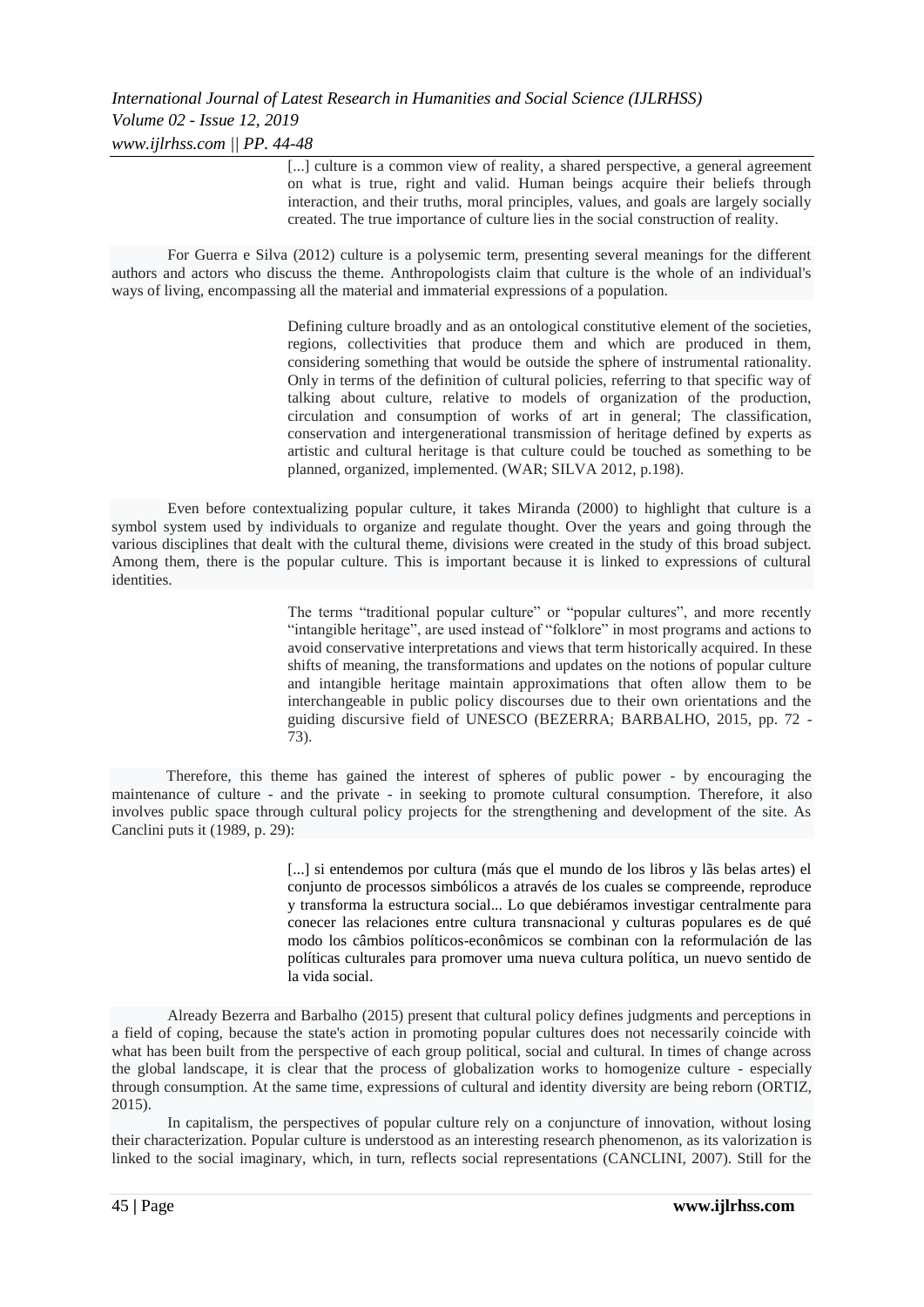#### *International Journal of Latest Research in Humanities and Social Science (IJLRHSS)*

#### *Volume 02 - Issue 12, 2019*

#### *www.ijlrhss.com || PP. 44-48*

same author, it can be recognized and estimated in many ways. As an example, one can cite the dimension of symbols through communication and affectivity, and affection is the main peculiarity of cultural appreciation.

For Canclini (2007), popular cultures can be both favorable and hybrid. In modern development, traditional cultures are transformed, incorporating new elements. They may not be fully incorporated into State action, integrating other spheres, such as trade circuits involving crafts, music and tourism. Canclini (2007) also points out that popular art is not a collection of objects, much less a subordinate ideology. An identity of popular culture cannot be sought without considering its interconnections with other cultures. The same individual can participate in several cultural circuits. Chartier (1995, p.179) presents his understanding of this concept, highlighting two moments of approach and interpretation:

> The first, in order to abolish all forms of cultural ethnocentrism, conceives popular culture as a coherent and autonomous symbolic system, which functions according to a logic that is absolutely alien and irreducible to that of literate culture. The second, concerned with remembering the existence of the relations of domination that organize the social world, perceives popular culture in its dependencies and needs in relation to the culture of the dominant. So we have, on the one hand, a popular culture that constitutes a world apart, self-contained, independent, and on the other, a popular culture wholly defined by its distance from the cultural legitimacy of which it is deprived.

As noted in Canclini (2007), none of these ways of approaching the theme from these perspectives needs to be avoided. In the implicit characterization of categorization of a popular culture, Chartier (1995, p. 190) points out that

> [...]this category leads us to perceive the culture that it designates as as autonomous as distant cultures and as situated symmetrically in relation to the dominant, literate, elitist culture with which it forms a pair. These two complementary illusions must be dispelled. On the one hand, popular cultures are always inscribed in an order of cultural legitimacy that imposes on them a representation of their own dependence.

In Miranda's (2000) speech, popular culture can and should assist in local development. Thus, there must be a recognition of the culture and its local peculiarities, aiming at strengthening the communities. The economy can change culture and become a possibility for ideas for new investment projections. This interference with popular culture may undercut it, but it may also act as an incentive for its development, widening access audiences.

The next title seeks to discuss the characteristics of the aging process and the concept of the elderly in the current economic and socio-political configuration. Cultural consumption aimed at the elderly public is presented as a possibility of integrating this portion of society with expressions of popular culture in their community, creating bonds and influencing their quality of life.

#### **3. The Aging Process and Cultural Consumption**

Over the years there has been a great advance in science; This is gradually enabling a new and encompassing horizon for the lines of human longevity. The increased life expectancy of the Brazilian and world population is leading society to better analyze and think about the whole context that encompasses the approaches of the most diverse factors of aging.

This is part of the development of human life, being a variable process according to different cultures, historical periods, social classes, gender, lifestyle, ethnicity, profession, among other situations. It is thus necessary to consider the new demands that emerge in the scenario of an aging country with high levels of social vulnerability. Brazil goes through this process having as its field a heterogeneous scenario, marked by regional differences (LIMA, 2010).

With the growth of the elderly population, the country looks back at this public. It should be noted that the population pyramid, previously, was composed of a larger number of young people and is changing this profile, showing the aging of the Brazilian population. Within the Brazilian reality, the states where this growth is most significant are in the South and Southeast. For Netto (2002), in the year 2025 it is estimated that Brazil may be the sixth country in the world with the largest number of elderly people. As exposed by Neto and Monteiro (2008, p. 13), it is understood that aging is a period that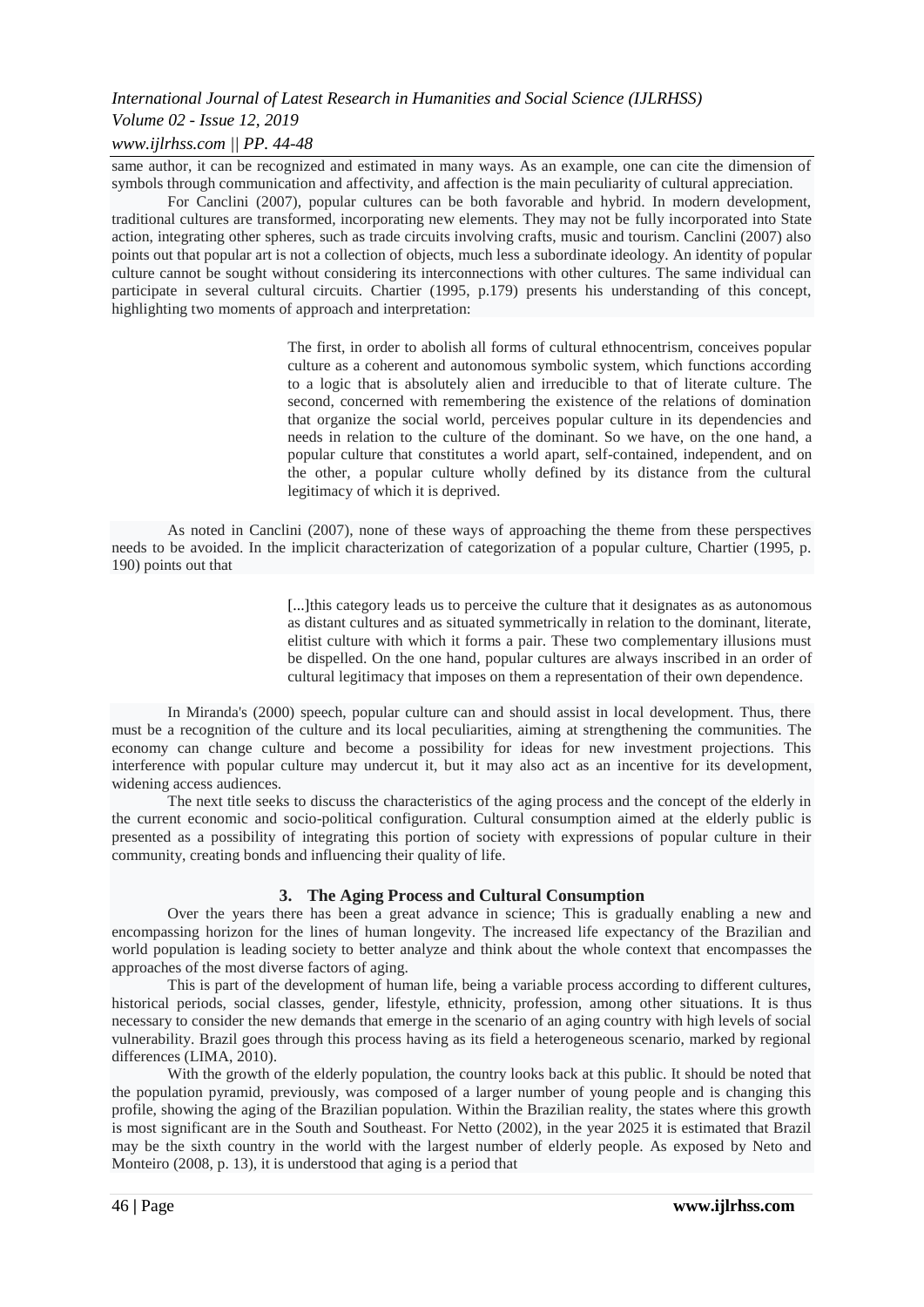### *International Journal of Latest Research in Humanities and Social Science (IJLRHSS) Volume 02 - Issue 12, 2019 www.ijlrhss.com || PP. 44-48*

[...] cannot be seen as an end of life, but as a stage with its own characteristics and values and a new way of looking at the world, because citizenship is built by all individuals and is only possible when everyone has rights. and equal duties.

Silva (2009) points out that in addition to concerns about physical image, it is relevant that the elderly feel willing and / or happy to perform activities that contribute to their psychic development. Aging cannot thus coincide with the isolation and breaking of social and cultural ties. Silva (2009, pp. 46-47) highlights that:

> Participating in activities scheduled to be developed in groups makes the elderly belong to a space in which its members are characterized by the desire to actively grow old, using their free time. Those elderly people seeking groups for their interaction remain socially active, self-esteeming, intellectually productive, with a large network of friends seeking to relate and interact. Thus showing conditions to discover oneself as an agent of changes in old age.

Zimmerman (2000) says that aging is a relative occurrence in the life process - along with childhood, adolescence and maturity - and is marked by specific biopsychosocial changes. These are related to the passing of the years and involve a new perception of the world and of acting in the community. It also corroborates that: "The key to good living is learning to live with these limitations. [...] is to understand, accept and strive to reduce these problems with physical exercise, walking, [...] memory exercises, good habits "(ZIMERMAN 2000, p. 23).

It is a challenge for contemporary society to rethink population aging, which has presented a panorama of changes both in cultural factors and in actions in different social fields. Thus, it is also necessary to think about the relations between this process and culture, also regarding the cultural consumption of the elderly population.

Masi (2000) says that it is possible to think about the right of the elderly to culture as a consumer of cultural goods. The meaning of consumer in a consumer society is understood as actions taken by people in situations of purchase and consumption of products and / or services. In this way, we study how individuals, groups or organizations buy, use and provide services to satisfy their needs and wants. In the sense of a consumer citizen, the author highlights the importance of being consumed with a look directed at ideological principles. As stated by Guerra e Silva (2012, p. 200), culture:

> [...] describes shared similarities between people within a physical or emotional territory that make them experience a sense of unity and belonging that often unfolds into desires for cultivation and intergenerational transmission.

For the elderly, good cultural consumption can benefit them in many ways. With the greater availability of free time - considering retirement here - this population may feel more stimulated to citizen participation and involvement with society, provided that physical accessibility is assured. Therefore, it is considered important to offer affordable cultural products that are aligned with the conditions and restrictions of the elderly. Thus, it is possible that they benefit and increase their cultural consumption (MASI, 2000).

According to Acevedo (1998), physical accessibility for the elderly to make use of cultural places is fundamental. Among the cultural facilities, it highlights: the cinema, the theater, the parks and other leisure centers. The greater presence of older people in public places is, in fact, a behavioral change. This population has developed a more adventurous thinking, with the desire to live and cultivate moments. This is a reflection of a new concept of the elderly present in contemporary times. Thus, one sees a more active and participative old age, more attentive to their rights. Among these is the right to leisure which, as Masi (2000, p. 8) points out, allows for a better quality of life:

> [...] the future belongs to those who know how to break free from the traditional idea of work as obligation or duty and can bet on a mix of activities in which work will be confused with free time, study and gambling. , finally with the "creative idleness".

Leisure may be associated with the consumption of cultural goods. However, this consumption is often not considered considering the possibilities and needs of the elderly population. Access to popular culture demonstrations can develop their sense of belonging to the community around them. Therefore, it is of utmost importance to ensure that older people can enjoy and contribute to cultural richness.